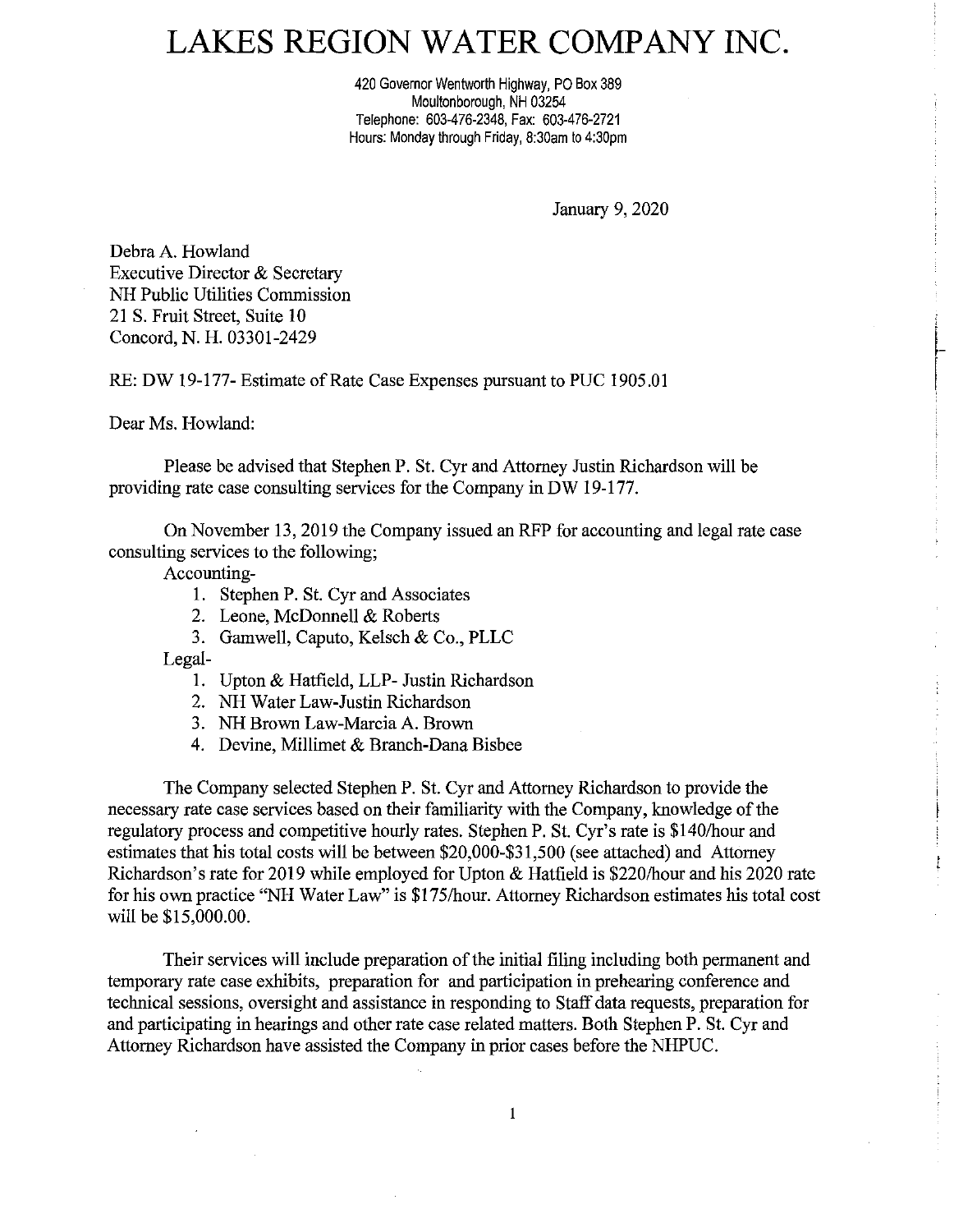As of December 31, 2019, the Company has incurred \$6,824.38 for Stephen P. St. Cyr's services and \$2,604.14 for Attorney Richardson's services.

If you have any question or comments, please let me know at (603)707-0644 or at leah@lakesregionwater.com.

know at (603)707-0644 or at<br>Sincerely,<br> $\iint_{\mathcal{A}} \int_{\mathcal{A}} \int_{\mathcal{A}} \int_{\mathcal{A}}$ 

Leah Valladares Utility Manager

CC: Service list (electronically)